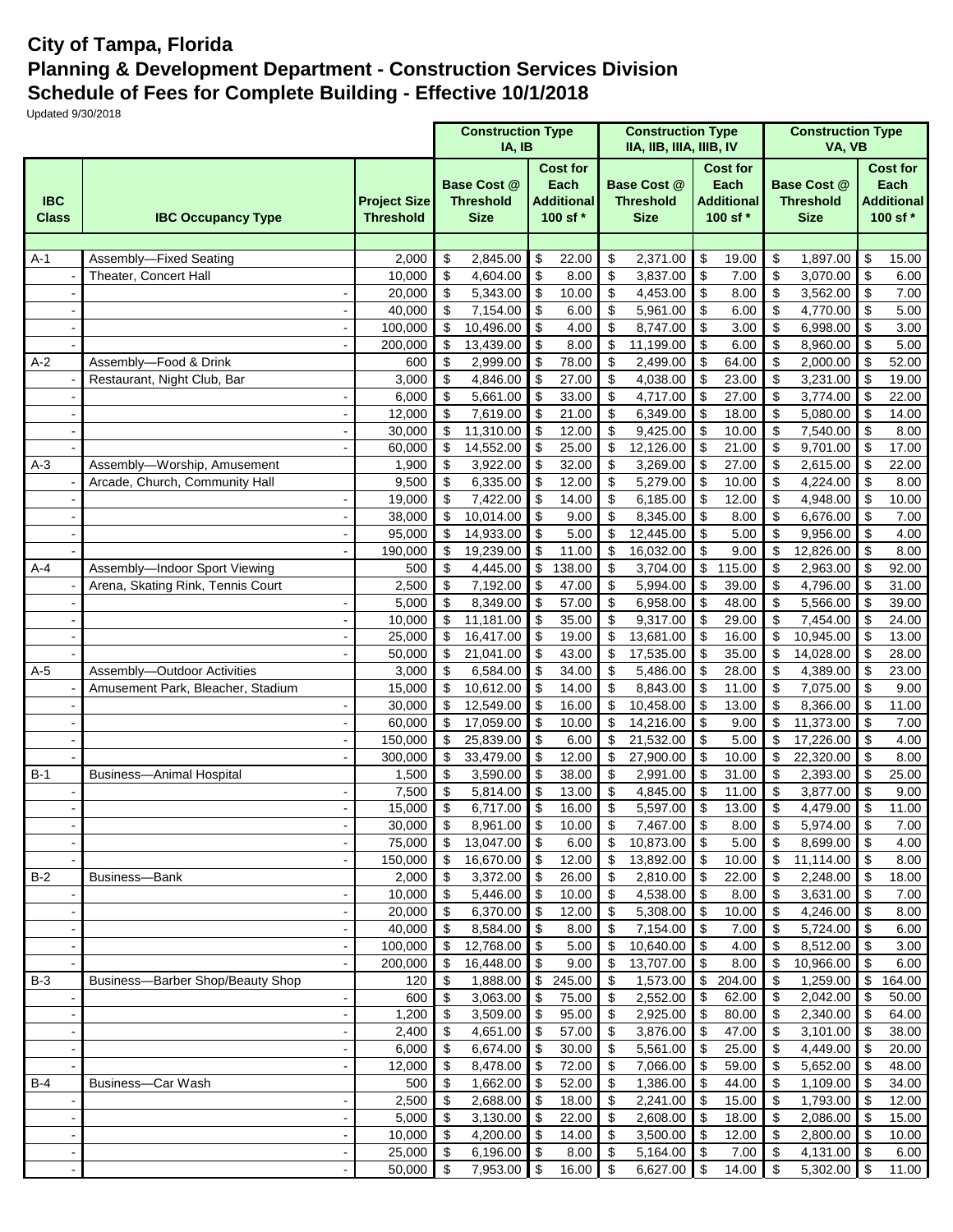| $B-5$  | Business-Clinic, Outpatient         | 500            | \$                              | 2,488.00             | \$                         | 77.00          | \$<br>2,073.00                        | \$                        | 64.00          | \$       | 1,658.00             | \$                      | 52.00          |
|--------|-------------------------------------|----------------|---------------------------------|----------------------|----------------------------|----------------|---------------------------------------|---------------------------|----------------|----------|----------------------|-------------------------|----------------|
|        |                                     | 2,500          | \$                              | 4,020.00             | -\$                        | 27.00          | $\boldsymbol{\mathsf{S}}$<br>3,350.00 | $\boldsymbol{\mathsf{S}}$ | 23.00          | \$       | 2,680.00             | \$                      | 19.00          |
|        |                                     | 5,000          | \$                              | 4,698.00             | \$                         | 33.00          | \$<br>3,915.00                        | \$                        | 27.00          | \$       | 3,132.00             | \$                      | 22.00          |
|        | $\overline{\phantom{a}}$            | 10,000         | \$                              | 6,325.00             | \$                         | 21.00          | \$<br>5,271.00                        | \$                        | 18.00          | \$       | 4,217.00             | \$                      | 14.00          |
|        | $\overline{\phantom{a}}$            | 25,000         | \$                              | 9,394.00             | \$                         | 11.00          | \$<br>7,829.00                        | \$                        | 10.00          | \$       | 6,263.00             | \$                      | 8.00           |
|        |                                     | 50,000         | \$                              | 12,089.00            | \$                         | 24.00          | \$<br>10,074.00                       | \$                        | 21.00          | \$       | 8,060.00             | \$                      | 17.00          |
| $B-6$  | Business-Dry Cleaning               | 150            | $\boldsymbol{\mathsf{S}}$       | 2,089.00             | \$                         | 217.00         | \$<br>1,741.00                        | \$                        | 181.00         | \$       | 1,393.00             | \$                      | 145.00         |
|        |                                     | 750            | \$                              | 3,388.00             | \$                         | 67.00          | \$<br>2,823.00                        | \$                        | 57.00          | \$       | 2,258.00             | \$                      | 46.00          |
|        |                                     | 1,500          | \$                              | 3,892.00             | \$                         | 86.00          | \$<br>3,244.00                        | \$                        | 72.00          | \$       | 2,596.00             | \$                      | 57.00          |
|        | $\overline{\phantom{a}}$            | 3,000          | $\boldsymbol{\mathsf{S}}$       | 5,169.00             | \$                         | 51.00          | \$<br>4,308.00                        | \$                        | 43.00          | \$       | 3,447.00             | \$                      | 34.00          |
|        |                                     | 7,500          | \$                              | 7,454.00             | \$                         | 27.00          | \$<br>6,212.00                        | \$                        | 23.00          | \$       | 4,970.00             | \$                      | 19.00          |
|        |                                     | 15,000         | \$                              | 9,489.00             | \$                         | 63.00          | \$<br>7,907.00                        | \$                        | 53.00          | \$       | 6,326.00             | \$                      | 43.00          |
| $B-7$  | Business-Laboratory                 | 250            | \$                              | 2,096.00             | \$                         | 131.00         | $\boldsymbol{\mathsf{S}}$<br>1,746.00 | \$                        | 110.00         | \$       | 1,397.00             | \$                      | 88.00          |
|        |                                     | 1,250          | \$                              | 3,401.00             | \$                         | 40.00          | $\boldsymbol{\mathsf{S}}$<br>2,834.00 | \$                        | 33.00          | \$       | 2,267.00             | \$                      | 26.00          |
|        |                                     | 2,500          | \$                              | 3,889.00             | \$                         | 51.00          | \$<br>3,241.00                        | \$                        | 43.00          | \$       | 2,593.00             | \$                      | 33.00          |
|        |                                     | 5,000          | $\boldsymbol{\mathsf{S}}$       | 5,142.00             | \$                         | 30.00          | \$<br>4,285.00                        | \$                        | 25.00          | \$       | 3,428.00             | \$                      | 20.00          |
|        |                                     |                |                                 |                      |                            | 16.00          |                                       |                           |                |          |                      |                         | 11.00          |
|        |                                     | 12,500         | \$                              | 7,348.00             | \$                         |                | 6,123.00<br>\$                        | \$                        | 14.00          | \$       | 4,899.00             | \$                      |                |
|        |                                     | 25,000         | \$                              | 9,320.00             | \$                         | 38.00          | \$<br>7,767.00                        | \$                        | 31.00          | \$       | 6,214.00             | \$                      | 25.00          |
| $B-8$  | Business-Motor Vehicle Showroom     | 800            | \$                              | 3,844.00             | \$                         | 74.00          | \$<br>3,204.00                        | \$                        | 61.00          | \$       | 2,563.00             | \$                      | 49.00          |
|        |                                     | 4,000          | \$                              | 6,188.00             | \$                         | 29.00          | \$<br>5,157.00                        | \$                        | 25.00          | \$       | 4,126.00             | \$                      | 20.00          |
|        |                                     | 8,000          | \$                              | 7,360.00             | \$                         | 34.00          | \$<br>6,133.00                        | \$                        | 28.00          | \$       | 4,907.00             | \$                      | 23.00          |
|        | $\overline{\phantom{a}}$            | 16,000         | \$                              | 10,049.00            | \$                         | 22.00          | $\boldsymbol{\mathsf{S}}$<br>8,375.00 | \$                        | 19.00          | \$       | 6,699.00             | \$                      | 15.00          |
|        | $\overline{\phantom{a}}$            | 40,000         | \$                              | 15,356.00            | \$                         | 12.00          | \$<br>12,797.00                       | \$                        | 10.00          | \$       | 10,238.00            | \$                      | 8.00           |
|        |                                     | 80,000         | \$                              | 19,965.00            | \$                         | 25.00          | \$<br>16,637.00                       | \$                        | 21.00          | \$       | 13,310.00            | \$                      | 17.00          |
| $B-9$  | <b>Business-Professional Office</b> | 1,000          | \$                              | 3,169.00             | \$                         | 49.00          | \$<br>2,641.00                        | \$                        | 42.00          | \$       | 2,113.00             | \$                      | 33.00          |
|        |                                     | 5,000          | $\boldsymbol{\mathsf{S}}$       | 5,122.00             | \$                         | 18.00          | \$<br>4,269.00                        | \$                        | 15.00          | \$       | 3,415.00             | \$                      | 12.00          |
|        |                                     | 10,000         | $\boldsymbol{\mathsf{S}}$       | 5,979.00             | \$                         | 21.00          | \$<br>4,982.00                        | \$                        | 18.00          | \$       | 3,986.00             | \$                      | 14.00          |
|        |                                     | 20,000         | \$                              | 8,039.00             | \$                         | 14.00          | \$<br>6,699.00                        | \$                        | 11.00          | \$       | 5,360.00             | \$                      | 9.00           |
|        | $\ddot{\phantom{a}}$                | 50,000         | \$                              | 11,916.00            | \$                         | 8.00           | \$<br>9,930.00                        | \$                        | 7.00           | \$       | 7,944.00             | $\overline{\mathbf{e}}$ | 5.00           |
|        |                                     | 100,000        | \$                              | 15,327.00            | \$                         | 16.00          | 12,773.00<br>\$                       | \$                        | 13.00          | \$       | 10,218.00            | \$                      | 11.00          |
| $B-10$ | <b>Business-High Rise Office</b>    | 2,000          | \$                              | 2,726.00             | \$                         | 51.00          | \$<br>2,592.00                        | \$                        | 43.00          | \$       | 1,827.00             | \$                      | 34.00          |
|        |                                     | 10,000         | \$                              | 10,869.00            | \$                         | 19.00          | \$<br>9,058.00                        | \$                        | 16.00          | \$       | 7,246.00             | \$                      | 13.00          |
|        |                                     | 50,000         | \$                              | 18,224.00            | \$                         | 4.00           | \$<br>15,186.00                       | \$                        | 4.00           | \$       | 12,150.00            | \$                      | 3.00           |
|        |                                     | 100,000        | \$                              | 20,015.00            | \$                         | 11.00          | \$<br>16,679.00                       | \$                        | 9.00           | \$       | 13,344.00            | \$                      | 8.00           |
|        | $\blacksquare$                      | 200,000        | \$                              | 30,212.00            | \$                         | 4.00           | \$<br>25,177.00                       | \$                        | 4.00           | \$       | 20,141.00            | \$                      | 3.00           |
|        |                                     | 500,000        | \$                              | 39,617.00            | \$                         | 2.00           | \$<br>33,014.00                       | \$                        | 2.00           | \$       | 26,412.00            | \$                      | 2.00           |
| $E-1$  | Educational-Group Occupancy         | 1,000          | \$                              | 4,536.00             | \$                         | 69.00          | \$<br>3,780.00                        | \$                        | 58.00          | \$       | 3,025.00             | \$                      | 47.00          |
|        | 6+ persons, up to the 12th Grade    | 5,000          | \$                              | 7,314.00             | \$                         | 27.00          | $\boldsymbol{\mathsf{S}}$<br>6,095.00 | \$                        | 22.00          | \$       | 4,876.00             | \$                      | 18.00          |
|        |                                     | 10,000         | \$                              | 8,635.00             | \$                         | 31.00          | $\sqrt[6]{\frac{1}{2}}$<br>7,196.00   | \$                        | 26.00          | \$       | 5,757.00             | \$                      | 21.00          |
|        |                                     | 20,000         | $\overline{\mathbf{e}}$         | 11,719.00            | $\sqrt{3}$                 | 20.00          | \$<br>9,766.00                        | \$                        | 17.00          | \$       | 7,813.00             | \$                      | 14.00          |
|        |                                     | 50,000         | $\mathbf{\hat{s}}$              | 17,704.00            | $\mathfrak{S}$             | $11.00$ \$     | $14,754.00$ \$                        |                           | 9.00           | \$       | 11,803.00            | \$                      | 8.00           |
|        |                                     | 100,000        | \$                              | $22,921.00$ \$       |                            | 23.00          | \$<br>19,102.00                       | \$                        | 20.00          | \$       | 15,281.00            | \$                      | 16.00          |
| $E-2$  | Educational-Day Care                | 200            | \$                              | 2,116.00             | $\sqrt{3}$                 | 165.00         | \$<br>1,763.00                        | $\boldsymbol{\mathsf{S}}$ | 137.00         | \$       | 1,410.00             | \$                      | 111.00         |
|        | 5+ children, older than 2 1/2 yrs   | 1,000          | \$                              | 3,434.00             | $\sqrt{3}$                 | 50.00          | \$<br>2,862.00                        | \$                        | 42.00          | \$       | 2,290.00             | \$                      | 33.00          |
|        |                                     | 2,000          | \$                              | 3,929.00             | $\sqrt{3}$                 | 64.00          | \$<br>3,274.00                        | \$                        | 53.00          | \$       | 2,619.00             | \$                      | 43.00          |
|        |                                     | 4,000          | $\boldsymbol{\mathsf{S}}$       | 5,198.00             | $\sqrt{3}$                 | 38.00          | \$<br>4,333.00                        | \$                        | 31.00          | \$       | 3,466.00             | \$                      | 25.00          |
|        | $\blacksquare$                      | 10,000         | \$                              | 7,436.00             | \$                         | 20.00          | \$<br>6,196.00                        | \$                        | 17.00          | \$       | 4,957.00             | \$                      | 14.00          |
|        | $\overline{\phantom{a}}$            | 20,000         | \$                              | 9,437.00             | \$                         | 48.00          | 7,865.00<br>\$                        | \$                        | 40.00          | \$       | 6,292.00             | \$                      | 32.00          |
| $F-1$  | Factory Industrial-Moderate Hazard  | 2,000          | \$                              | 3,199.00             | $\sqrt{3}$                 | 22.00          | \$<br>2,666.00                        | \$                        | 18.00          | \$       | 2,133.00             | \$                      | 15.00          |
|        |                                     | 10,000         | \$                              | 4,896.00             | \$                         | 8.00           | \$<br>4,080.00                        | \$                        | 7.00           | \$       | 3,264.00             | \$                      | 6.00           |
|        | $\overline{\phantom{a}}$            | 20,000         | \$                              | 5,614.00             | \$                         | 12.00          | \$<br>4,678.00                        | \$                        | 11.00          | \$       | 3,743.00             | \$                      | 9.00           |
|        |                                     | 40,000         | \$                              | 7,963.00             | $\boldsymbol{\mathsf{\$}}$ | 5.00           | \$<br>6,635.00                        | \$                        | 4.00           | \$       | 5,308.00             | \$                      | 3.00           |
|        |                                     | 100,000        | $\sqrt[6]{3}$                   | 10,262.00            | $\boldsymbol{\mathsf{\$}}$ | 3.00           | \$<br>8,551.00                        | \$                        | 2.00           | \$       | 6,841.00             | \$                      | 2.00           |
|        | ÷,                                  | 200,000        | \$                              | 11,904.00            | \$                         | 7.00           | \$<br>9,920.00                        | \$                        | 6.00           | \$       | 7,936.00             | \$                      | 5.00           |
|        |                                     |                |                                 |                      |                            |                |                                       |                           |                |          |                      |                         |                |
| $F-2$  | Factory Industrial-Low Hazard       | 1,500<br>7,500 | \$<br>$\boldsymbol{\mathsf{S}}$ | 3,957.00<br>6,403.00 | $\sqrt{3}$<br>$\sqrt{3}$   | 42.00<br>14.00 | \$<br>3,298.00<br>\$<br>5,336.00      | \$<br>\$                  | 34.00<br>12.00 | \$<br>\$ | 2,639.00<br>4,269.00 | \$<br>\$                | 27.00<br>10.00 |
|        |                                     |                |                                 |                      |                            |                |                                       |                           |                |          |                      |                         |                |
|        | $\overline{\phantom{a}}$            | 15,000         | \$                              | 7,435.00             | \$                         | 17.00          | \$<br>6,196.00                        | \$                        | 15.00          | \$       | 4,957.00             | \$                      | 12.00          |
|        |                                     | 30,000         | \$                              | 9,961.00             | $\sqrt{3}$                 | 11.00          | \$<br>8,300.00                        | \$                        | 9.00           | \$       | 6,641.00             | \$                      | 8.00           |
|        |                                     | 75,000         | \$                              | 14,633.00            | \$                         | 6.00           | \$<br>12,194.00                       | \$                        | 5.00           | \$       | 9,755.00             | \$                      | 5.00           |
|        | $\blacksquare$                      | 150,000        | \$                              | 18,754.00            | \$                         | 13.00          | \$<br>15,629.00                       | \$                        | 11.00          | \$       | 12,503.00            | \$                      | 9.00           |
| $H-1$  | High Hazard Group H-1               | 2,000          | \$                              | 3,273.00             | \$                         | 20.00          | \$<br>2,716.00                        | \$                        | 17.00          | \$       | 2,192.00             | \$                      | 14.00          |
|        | Pose a detonation hazard            | 10,000         | $\boldsymbol{\mathsf{S}}$       | 4,572.00             | $\sqrt{3}$                 | 8.00           | \$<br>3,811.00                        | -\$                       | 7.00           | \$       | 3,048.00             | \$                      | 6.00           |
|        | $\overline{\phantom{a}}$            | 50,000         | \$                              | 7,368.00             | \$                         | 4.00           | \$<br>6,141.00                        | \$                        | 3.00           | \$       | 4,912.00             | \$                      | 3.00           |
|        |                                     | 100,000        | \$                              | 8,726.00             | \$                         | 4.00           | \$<br>7,272.00                        | \$                        | 4.00           | \$       | 5,817.00             | \$                      | 3.00           |
|        |                                     | 200,000        | $\sqrt[6]{3}$                   | 11,875.00            | $\sqrt{3}$                 | 3.00           | $\sqrt[6]{3}$<br>9,896.00             | l \$                      | 3.00           | \$       | 7,917.00             | \$                      | 2.00           |
|        |                                     | 500,000        | $\sqrt[6]{3}$                   | 18,008.00            | $\sqrt{3}$                 | 2.00           | $\sqrt[6]{\frac{1}{2}}$<br>15,006.00  | l \$                      | 2.00           | \$       | 12,006.00            | \$                      | 2.00           |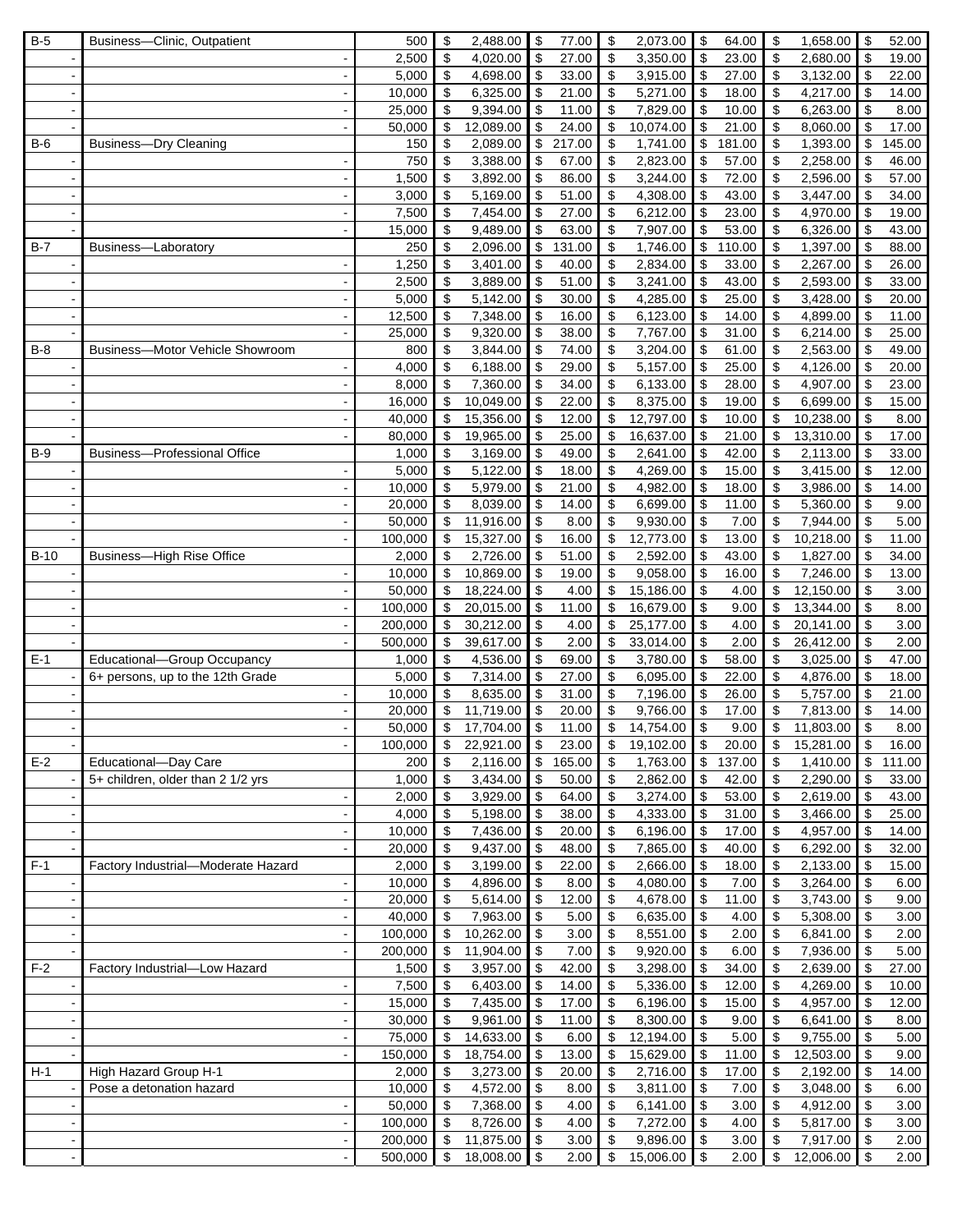| $H-2$  | High Hazard Group H-2                    | 1,000            | \$                                        | 3,078.00                    | $\sqrt{3}$                | 48.00          | \$<br>2,565.00                            | \$                         | 41.00          | \$                   | 2,052.00              | \$                       | 32.00          |
|--------|------------------------------------------|------------------|-------------------------------------------|-----------------------------|---------------------------|----------------|-------------------------------------------|----------------------------|----------------|----------------------|-----------------------|--------------------------|----------------|
|        | Pose a deflagration hazard               | 5,000            | $\sqrt[6]{\frac{1}{2}}$                   | 4,984.00                    | $\sqrt{3}$                | 16.00          | $\sqrt[6]{3}$<br>4,154.00                 | \$                         | 14.00          | \$                   | 3,322.00              | \$                       | 11.00          |
|        | $\overline{\phantom{a}}$                 | 10,000           | \$                                        | 5,768.00                    | \$                        | 20.00          | \$<br>4,807.00                            | \$                         | 17.00          | \$                   | 3,846.00              | \$                       | 14.00          |
|        |                                          | 20,000           | \$                                        | 7,708.00                    | \$                        | 13.00          | \$<br>6,424.00                            | \$                         | 11.00          | \$                   | 5,139.00              | \$                       | 9.00           |
|        |                                          | 50,000           | \$                                        | 11,262.00                   | \$                        | 7.00           | \$<br>9,385.00                            | \$                         | 6.00           | \$                   | 7,508.00              | \$                       | 5.00           |
|        |                                          | 100,000          | \$                                        | 14,411.00                   | \$                        | 15.00          | \$<br>12,009.00                           | \$                         | 13.00          | \$                   | 9,607.00              | \$                       | 10.00          |
| $H-3$  | High Hazard Group H-3                    | 2,000            | \$                                        | 4,383.00                    | \$                        | 34.00          | \$<br>3,652.00                            | \$                         | 28.00          | \$                   | 2,922.00              | \$                       | 23.00          |
|        | Readily support combustion               | 10,000           | \$                                        | 7,091.00                    | \$                        | 12.00          | \$<br>5,910.00                            | \$                         | 10.00          | \$                   | 4,728.00              | \$                       | 8.00           |
|        |                                          | 20,000           | \$                                        | 8,240.00                    | $\boldsymbol{\mathsf{S}}$ | 15.00          | $\sqrt[6]{\frac{1}{2}}$<br>6,867.00       | \$                         | 12.00          | \$                   | 5,493.00              | \$                       | 10.00          |
|        | $\overline{\phantom{a}}$                 | 40,000           | \$                                        | 11,040.00                   | \$                        | 9.00           | \$<br>9,200.00                            | \$                         | 8.00           | \$                   | 7,360.00              | \$                       | 7.00           |
|        |                                          | 100,000          | \$                                        | 16,238.00                   | \$                        | 5.00           | \$<br>13,532.00                           | \$                         | 5.00           | \$                   | 10,826.00             | \$                       | 4.00           |
|        |                                          | 200,000          | \$                                        | 20,838.00                   | \$                        | 11.00          | \$<br>17,365.00                           | \$                         | 9.00           | \$                   | 13,892.00             | \$                       | 8.00           |
| $H-4$  | High Hazard Group H-4                    | 1,500            | \$                                        | 3,412.00                    | \$                        | 35.00          | \$<br>2,843.00                            | \$                         | 29.00          | \$                   | 2,275.00              | $\overline{\mathcal{E}}$ | 24.00          |
|        | Pose health hazards                      | 7,500            | \$                                        | 5,516.00                    | \$                        | 13.00          | $\boldsymbol{\mathsf{S}}$<br>4,597.00     | \$                         | 11.00          | \$                   | 3,678.00              | \$                       | 9.00           |
|        |                                          | 15,000           | \$                                        | 6,420.00                    | \$                        | 15.00          | \$<br>$\overline{5,}350.00$               | \$                         | 13.00          | \$                   | 4,280.00              | \$                       | 10.00          |
|        |                                          | 30,000           | \$                                        | 8,613.00                    | \$                        | 10.00          | \$<br>7,178.00                            | $\boldsymbol{\mathsf{S}}$  | 8.00           | \$                   | 5,742.00              | \$                       | 7.00           |
|        |                                          | 75,000           | \$                                        | 12,707.00                   | \$                        | 6.00           | 10,589.00<br>\$                           | \$                         | 5.00           | \$                   | 8,471.00              | \$                       | 4.00           |
|        |                                          | 150,000          | \$                                        |                             | \$                        | 12.00          | \$<br>13,599.00                           | \$                         | 10.00          | \$                   | 10,879.00             | \$                       | 8.00           |
| $H-5$  | High Hazard Group H-5                    | 250              | \$                                        | 16,318.00<br>3,287.00       | \$                        | 203.00         | \$<br>2,740.00                            | \$                         | 169.00         | \$                   | 2,192.00              | \$                       | 136.00         |
|        | Semiconductor Fabrication, R&D           | 1,250            | \$                                        | 5,318.00                    | \$                        | 69.00          | \$<br>4,431.00                            | \$                         | 58.00          | \$                   | 3,545.00              | \$                       | 47.00          |
|        |                                          |                  |                                           |                             |                           |                |                                           |                            |                |                      |                       |                          |                |
|        |                                          | 2,500            | \$                                        | 6,184.00                    | \$                        | 85.00          | \$<br>$\overline{5}$ , 154.00             | \$                         | 70.00          | \$                   | 4,123.00              | \$                       | 57.00          |
|        | $\overline{\phantom{a}}$                 | 5,000            | \$                                        | 8,292.00                    | \$                        | 53.00          | \$<br>6,910.00                            | \$                         | 44.00          | \$                   | 5,528.00              | \$                       | 35.00          |
|        |                                          | 12,500           | \$                                        | 12,213.00                   | \$                        | 28.00          | \$<br>10,177.00                           | \$                         | 23.00          | \$                   | 8,142.00              | \$                       | 19.00          |
|        |                                          | 25,000           | \$                                        | 15,670.00                   | \$                        | 63.00          | \$<br>13,059.00                           | \$                         | 53.00          | \$                   | 10,447.00             | \$                       | 43.00          |
| $I-1$  | Institutional-17+ persons, ambulatory    | 450              | \$                                        | 2,619.00                    | $\boldsymbol{\mathsf{S}}$ | 90.00          | $\boldsymbol{\mathsf{S}}$<br>2,183.00     | \$                         | 76.00          | \$                   | 1,747.00              | \$                       | 60.00          |
|        |                                          | 2,250            | \$                                        | 4,233.00                    | \$                        | 32.00          | $\boldsymbol{\mathsf{S}}$<br>3,528.00     | \$                         | 27.00          | \$                   | 2,822.00              | \$                       | 21.00          |
|        |                                          | 4,500            | \$                                        | 4,943.00                    | \$                        | 39.00          | $\sqrt[6]{\frac{1}{2}}$<br>4,120.00       | \$                         | 32.00          | \$                   | 3,295.00              | \$                       | 26.00          |
|        | $\overline{\phantom{a}}$                 | 9,000            | \$                                        | 6,651.00                    | \$                        | 24.00          | \$<br>5,543.00                            | \$                         | 20.00          | \$                   | 4,433.00              | \$                       | 16.00          |
|        |                                          | 22,500           | \$                                        | 9,867.00                    | \$                        | 13.00          | 8,222.00<br>\$                            | \$                         | 11.00          | \$                   | 6,578.00              | \$                       | 9.00           |
|        |                                          | 45,000           | \$                                        | 12,692.00                   | \$                        | 28.00          | \$<br>10,577.00                           | \$                         | 24.00          | \$                   | 8,461.00              | \$                       | 19.00          |
| $-2$   | Institutional-6+ persons, non-ambulatory | 2,000            | \$                                        | 3,631.00                    | \$                        | 119.00         | \$<br>3,026.00                            | \$                         | 99.00          | \$                   | 2,421.00              | \$                       | 80.00          |
|        |                                          | 10,000           | \$                                        | 44,733.00                   | \$                        | 67.00          | \$<br>37,277.00                           | \$                         | 56.00          | \$                   | 29,822.00             | \$                       | 45.00          |
|        |                                          | 50,000           | $\sqrt[6]{\frac{1}{2}}$                   | 71,334.00                   | \$                        | 34.00          | \$<br>59,445.00                           | \$                         | 29.00          | \$                   | 47,556.00             | \$                       | 23.00          |
|        |                                          | 100,000          | \$                                        | 88,567.00                   | $\mathfrak{S}$            | 37.00          | \$<br>73,806.00                           | \$                         | 30.00          | \$                   | 59,045.00             | \$                       | 25.00          |
|        |                                          | 200,000          |                                           | \$124,839.00                | \$                        | 26.00          | \$104,032.00                              | \$                         | 22.00          | \$                   | 83,226.00             | \$                       | 18.00          |
|        |                                          | 500,000          |                                           | \$202,971.00                | \$                        | 14.00          | \$169,142.00                              | \$                         | 12.00          |                      | \$135,314.00          | \$                       | 10.00          |
| $-3$   | Institutional-6+ persons, restrained     | 1,200            | \$                                        | 4,869.00                    | \$                        | 63.00          | \$<br>4,058.00                            | \$                         | 53.00          | \$                   | 3,246.00              | \$                       | 43.00          |
|        |                                          | 6,000            | \$                                        | 7,870.00                    | \$                        | 22.00          | $\overline{\mathbf{S}}$<br>6,559.00       | \$                         | 19.00          | \$                   | 5,247.00              | \$                       | 15.00          |
|        |                                          | 12,000           | \$                                        | 9,182.00                    | \$                        | 27.00          | $\mathfrak{s}$<br>7,652.00                | \$                         | 22.00          | \$                   | 6,121.00              | \$                       | 18.00          |
|        |                                          | 24,000           | $\boldsymbol{\mathsf{S}}$                 | 12,347.00                   | \$                        | 17.00          | \$<br>10,289.00                           | \$                         | 14.00          | \$                   | 8,231.00              | \$                       | 12.00          |
|        |                                          | 60.000           | $\overline{\mathbf{s}}$                   | 18.291.00                   | $\overline{\mathbf{s}}$   | 9.00           | $\boldsymbol{\mathsf{s}}$<br>15,243.00    | $\boldsymbol{\mathsf{s}}$  | 8.00           | $\mathsf{\$}$        | 12,194.00             | $\mathbb{S}$             | 7.00           |
|        |                                          | 120,000          | \$                                        | 23,523.00 \$                |                           | 20.00          | \$<br>19,603.00                           | $\sqrt[6]{\frac{1}{2}}$    | 17.00          | \$                   | 15,682.00             | \$                       | 14.00          |
| $  -4$ | Institutional-6+ persons, day care       | 250              | \$                                        | 2,498.00                    |                           | \$156.00       | \$<br>2,082.00                            | $\boldsymbol{\mathsf{\$}}$ | 130.00         | \$                   | 1,665.00              | \$                       | 103.00         |
|        | $\overline{\phantom{a}}$                 | 1,250            | $\overline{\mathbf{e}}$                   | 4,050.00                    | $\overline{\mathbf{3}}$   | 50.00          | $\sqrt[6]{\frac{1}{2}}$<br>3,375.00       | \$                         | 42.00          | \$                   | 2,700.00              | \$                       | 33.00          |
|        |                                          | 2,500            | \$                                        | 4,663.00                    | $\sqrt{3}$                | 62.00          | \$<br>3,886.00                            | \$                         | 52.00          | \$                   | 3,109.00              | \$                       | 42.00          |
|        |                                          | 5,000            | \$                                        | 6,204.00                    | $\sqrt{3}$                | 38.00          | \$<br>5,170.00                            | \$                         | 31.00          | \$                   | 4,137.00              | \$                       | 25.00          |
|        | $\blacksquare$                           | 12,500           | \$                                        | 8,986.00                    | \$                        | 20.00          | \$<br>7,489.00                            | \$                         | 17.00          | \$                   | 5,990.00              | \$                       | 14.00          |
|        |                                          | 25,000           | \$                                        | 11,457.00                   | \$                        | 47.00          | 9,548.00<br>\$                            | \$                         | 39.00          | \$                   | 7,639.00              | \$                       | 31.00          |
| $M-1$  | Mercantile-Department & Drug Store       | 1,000            | \$                                        | 3,184.00                    | l \$                      | 50.00          | \$<br>2,653.00                            | <b>\$</b>                  | 42.00          | \$                   | 2,123.00              | \$                       | 33.00          |
|        | $\overline{\phantom{a}}$                 | 5,000            | $\, \, \mathbb{S} \,$                     | 5,145.00                    | $\sqrt{3}$                | 18.00          | \$<br>4,288.00                            | \$                         | 15.00          | \$                   | 3,431.00              | \$                       | 12.00          |
|        |                                          | 10,000           | \$                                        | 6,009.00                    | $\boldsymbol{\mathsf{S}}$ | 21.00          | $\sqrt[6]{\frac{1}{2}}$<br>5,008.00       | \$                         | 18.00          | \$                   | 4,006.00              | \$                       | 14.00          |
|        |                                          | 20,000           | \$                                        | 8,086.00                    | $\sqrt{3}$                | 14.00          | \$<br>6,738.00                            | $\sqrt{3}$                 | 12.00          | \$                   | 5,390.00              | \$                       | 9.00           |
|        | $\blacksquare$                           | 50,000           | \$                                        | 11,997.00                   | $\bullet$                 | 8.00           | $\sqrt[6]{\frac{1}{2}}$<br>9,997.00       | \$                         | 7.00           | \$                   | 7,998.00              | \$                       | 5.00           |
|        | $\overline{\phantom{a}}$                 | 100,000          |                                           | 15,435.00                   | $\sqrt{3}$                | 16.00          | $\sqrt[6]{\frac{1}{2}}$<br>12,863.00      | \$                         | 14.00          | \$                   | 10,290.00             | \$                       | 11.00          |
| $M-2$  | Mercantile-Market                        | 2,000            | \$<br>$\boldsymbol{\mathsf{\$}}$          | 3,519.00                    | $\sqrt{3}$                | 27.00          | \$<br>2,932.00                            | \$                         | 23.00          | \$                   | 2,346.00              | \$                       | 18.00          |
|        |                                          |                  |                                           |                             |                           |                |                                           |                            |                |                      |                       |                          |                |
|        | $\overline{\phantom{a}}$                 | 10,000           | $\, \, \raisebox{12pt}{$\scriptstyle \$}$ | 5,680.00                    | l \$                      | 11.00          | \$<br>4,733.00                            | \$                         | 9.00           | \$                   | 3,786.00              | \$                       | 7.00           |
|        | $\overline{\phantom{a}}$                 | 20,000           | \$                                        | 6,674.00                    | $\sqrt{3}$                | 12.00          | \$<br>5,561.00                            | \$                         | 11.00          | \$                   | 4,449.00              | \$                       | 9.00           |
|        |                                          | 40,000           | $\sqrt[6]{\frac{1}{2}}$                   | 9,025.00                    | $\sqrt{3}$                | 8.00           | $\sqrt[6]{\frac{1}{2}}$<br>7,520.00       | $\sqrt{3}$                 | 7.00           | \$                   | 6,016.00              | \$                       | 6.00           |
|        |                                          |                  |                                           | 13,522.00                   | $\sqrt[6]{\frac{1}{2}}$   |                | \$<br>11,268.00                           | \$                         | 4.00           | \$                   | 9,015.00              | \$                       | 4.00           |
|        |                                          | 100,000          | $\boldsymbol{\mathsf{S}}$                 |                             |                           | 5.00           |                                           |                            |                |                      |                       |                          |                |
|        | $\overline{\phantom{a}}$                 | 200,000          | \$                                        | 17,461.00                   | $\boldsymbol{\theta}$     | 9.00           | \$<br>14,551.00                           | $\boldsymbol{\mathsf{S}}$  | 8.00           | \$                   | 11,641.00             | \$                       | 7.00           |
| $M-3$  | Mercantile-Motor fuel-dispensing         | 500              | \$                                        | 3,148.00                    | l \$                      | 97.00          | \$<br>2,623.00                            | $\sqrt{3}$                 | 81.00          | \$                   | 2,100.00              | \$                       | 64.00          |
|        |                                          | 2,500            | $\boldsymbol{\mathsf{\$}}$                | 5,074.00                    | l \$                      | 38.00          | \$<br>4,229.00                            | $\boldsymbol{\mathsf{S}}$  | 31.00          | \$                   | 3,384.00              | \$                       | 25.00          |
|        | $\overline{\phantom{a}}$                 | 5,000            | $\, \, \raisebox{12pt}{$\scriptstyle \$}$ | 6,001.00                    | $\sqrt{3}$                | 44.00          | \$<br>5,000.00                            | \$                         | 37.00          | \$                   | 4,001.00              | \$                       | 29.00          |
|        |                                          | 10,000           | $\sqrt[6]{3}$                             | 8,156.00                    | l \$                      | 28.00          | $\sqrt[6]{\frac{1}{2}}$<br>6,797.00       | $\sqrt{3}$                 | 24.00          | \$                   | 5,438.00              | \$                       | 19.00          |
|        | $\overline{\phantom{a}}$                 | 25,000<br>50,000 | $\sqrt[6]{\frac{1}{2}}$<br>$\sqrt{2}$     | 12,353.00<br>$16,007.00$ \$ | $\sqrt{3}$                | 15.00<br>32.00 | \$<br>10,294.00<br>$\bullet$<br>13,339.00 | $\sqrt{3}$<br>$\sqrt{3}$   | 13.00<br>27.00 | \$<br>$$\mathbb{S}$$ | 8,236.00<br>10,671.00 | \$<br>\$                 | 10.00<br>22.00 |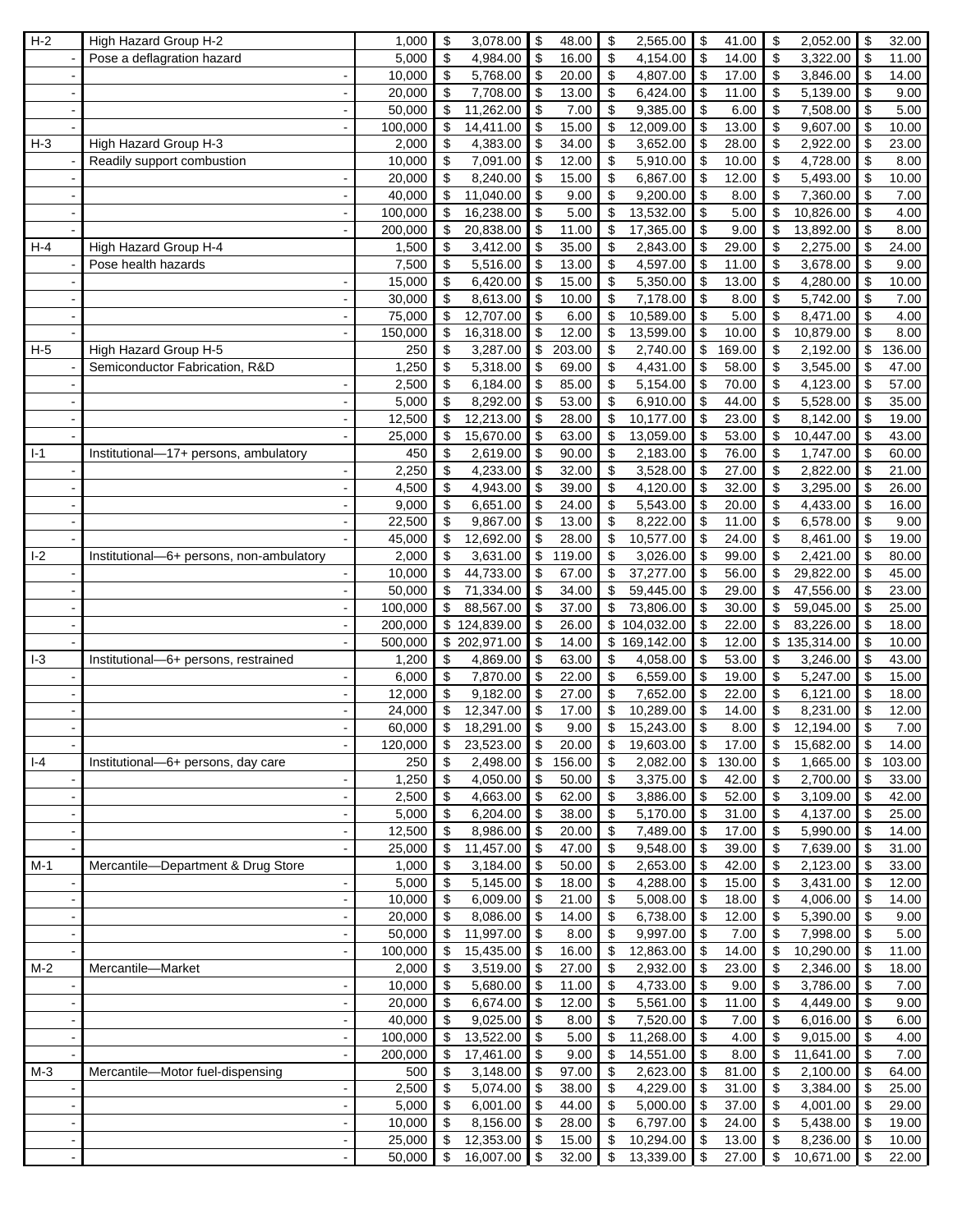| $M-4$          | Mercantile-Retail or wholesale store       | 7,500     | \$             | 6,641.00             | \$                        | 14.00         | \$<br>5,534.00                         | \$                        | 12.00         | \$                        | 4,427.00              | \$                        | 10.00         |
|----------------|--------------------------------------------|-----------|----------------|----------------------|---------------------------|---------------|----------------------------------------|---------------------------|---------------|---------------------------|-----------------------|---------------------------|---------------|
|                |                                            | 37,500    | \$             | 10,686.00            | \$                        | 6.00          | \$<br>8,904.00                         | \$                        | 5.00          | \$                        | 7,124.00              | $\boldsymbol{\mathsf{S}}$ | 5.00          |
|                | $\blacksquare$                             | 75,000    | \$             | 12,734.00            | \$                        | 7.00          | \$<br>10,613.00                        | \$                        | 6.00          | \$                        | 8,490.00              | $\mathfrak{S}$            | 5.00          |
|                | $\blacksquare$                             | 150,000   | \$             | 17,389.00            | \$                        | 5.00          | \$<br>14,490.00                        | \$                        | 4.00          | \$                        | 11,592.00             | $\boldsymbol{\mathsf{S}}$ | 4.00          |
|                | $\blacksquare$                             | 375,000   | \$             | 26,626.00            | \$                        | 3.00          | \$<br>22,189.00                        | \$                        | 3.00          | \$                        | 17,751.00             | \$                        | 2.00          |
|                |                                            | 750,000   | \$             | 34,729.00            | \$                        | 6.00          | \$<br>28,941.00                        | \$                        | 5.00          | \$                        | 23,153.00             | \$                        | 4.00          |
| $R-1$          | Residential-Transient                      | 6,000     | \$             | 15,777.00            | \$                        | 40.00         | \$<br>13,148.00                        | \$                        | 33.00         | \$                        | 10,519.00             | \$                        | 26.00         |
|                | Boarding Houses, Hotels, Motels            | 30,000    | \$             | 25,202.00            | \$                        | 20.00         | \$<br>21,001.00                        | \$                        | 17.00         | \$                        | 16,801.00             | \$                        | 14.00         |
|                |                                            | 60,000    | \$             | 31,066.00            | \$                        | 21.00         | $\boldsymbol{\mathsf{S}}$<br>25,888.00 | \$                        | 18.00         | \$                        | 20,710.00             | \$                        | 14.00         |
|                | $\blacksquare$                             | 120,000   | \$             | 43,564.00            | \$                        | 15.00         | \$<br>36,304.00                        | \$                        | 13.00         | \$                        | 29,043.00             | \$                        | 11.00         |
|                | $\blacksquare$                             | 300,000   | \$             | 70,125.00            | \$                        | 8.00          | 58,437.00<br>\$                        | \$                        | 7.00          | \$                        | 46,750.00             | \$                        | 6.00          |
|                |                                            | 600,000   | \$             | 92,833.00            | \$                        | 16.00         | \$<br>77,361.00                        | \$                        | 14.00         | \$                        | 61,889.00             | \$                        | 11.00         |
| $R-2$          | Residential-Permanent, 3+ Dwellings        | 2,000     | \$             | 2,401.00             | \$                        | 11.00         | \$<br>2,001.00                         | \$                        | 10.00         | \$                        | 1,602.00              | \$                        | 8.00          |
|                | Apartment, Dormitory, Timeshare            | 20,000    | \$             | 38,519.00            | \$                        | 29.00         | \$<br>32,099.00                        | \$                        | 24.00         | \$                        | 25,679.00             | \$                        | 20.00         |
|                |                                            | 100,000   | \$             | 76,225.00            | \$                        | 31.00         | \$<br>63,521.00                        | \$                        | 26.00         | \$                        | 50,817.00             | \$                        | 21.00         |
|                |                                            | 200,000   |                | \$107,379.00         | \$                        | 23.00         | \$<br>89,482.00                        | $\boldsymbol{\mathsf{S}}$ | 19.00         | \$                        | 71,586.00             | \$                        | 15.00         |
|                | $\blacksquare$                             | 400,000   |                | \$174,354.00         | \$                        | 12.00         | \$145,295.00                           | \$                        | 10.00         | \$                        | 116,236.00            | \$                        | 8.00          |
|                |                                            |           |                | \$231,279.00         | \$                        | 23.00         | \$192,732.00                           |                           | 20.00         |                           | \$154,186.00          | \$                        |               |
|                | $\blacksquare$                             | 1,000,000 |                |                      | \$                        |               | 1,206.00                               | \$                        |               |                           |                       |                           | 16.00         |
| $R - 3A$       | Dwellings-Custom Homes                     | 500       | \$<br>\$       | 1,447.00<br>2,432.00 | \$                        | 9.00<br>22.00 | \$<br>\$<br>2,027.00                   | \$                        | 8.00<br>18.00 | \$<br>\$                  | 965.00                | \$<br>\$                  | 7.00<br>15.00 |
|                |                                            | 1,500     |                |                      |                           |               |                                        | \$                        |               |                           | 1,621.00              |                           |               |
|                |                                            | 2,500     | \$             | 2,643.00             | \$                        | 37.00         | \$<br>2,203.00                         | \$                        | 30.00         | \$                        | 1,762.00              | \$                        | 24.00         |
|                |                                            | 3,500     | \$             | 3,006.00             | -\$                       | 33.00         | \$<br>2,505.00                         | \$                        | 28.00         | \$                        | 2,004.00              | \$                        | 23.00         |
|                | $\sim$                                     | 4,500     | \$             | 3,340.00             | \$                        | 23.00         | \$<br>2,783.00                         | \$                        | 20.00         | \$                        | 2,226.00              | \$                        | 16.00         |
|                |                                            | 6,500     | \$             | 3,800.00             | \$                        | 14.00         | -\$<br>3,167.00                        | \$                        | 12.00         | \$                        | 2,534.00              | \$                        | 10.00         |
|                | $\blacksquare$                             | 10,000    | \$             | 4,278.00             | \$                        | 44.00         | \$<br>3,565.00                         | \$                        | 37.00         | \$                        | 2,852.00              | \$                        | 29.00         |
| $R - 3B$       | Dwellings-Models, First Master Plan        | 1,500     | \$             | 2,419.00             | \$                        | 21.00         | \$<br>2,015.00                         | \$                        | 18.00         | \$                        | 1,613.00              | \$                        | 15.00         |
|                |                                            | 2,500     | \$             | 2,629.00             | \$                        | 37.00         | \$<br>2,190.00                         | \$                        | 30.00         | \$                        | 1,753.00              | \$                        | 24.00         |
|                | $\overline{\phantom{a}}$                   | 3,500     | \$             | 2,988.00             | \$                        | 33.00         | 2,490.00<br>\$                         | $\boldsymbol{\mathsf{S}}$ | 28.00         | \$                        | 1,993.00              | \$                        | 23.00         |
|                | $\sim$                                     | 4,500     | \$             | 3,321.00             | \$                        | 23.00         | \$<br>2,767.00                         | \$                        | 20.00         | \$                        | 2,214.00              | \$                        | 16.00         |
|                |                                            | 6,500     | \$             | 3,779.00             | \$                        | 14.00         | \$<br>3,149.00                         | \$                        | 12.00         | \$                        | 2,519.00              | \$                        | 10.00         |
|                | $\blacksquare$                             | 10,000    | \$             | 4,253.00             | \$                        | 43.00         | \$<br>3,544.00                         | \$                        | 35.00         | \$                        | 2,835.00              | \$                        | 29.00         |
| $R-3C$         | Dwellings-Production Phase                 | 1,500     | \$             | 2,182.00             | \$                        | 20.00         | \$<br>1,818.00                         | \$                        | 17.00         | \$                        | 1,454.00              | \$                        | 14.00         |
|                | of Master Plan (repeats)                   | 2,500     | \$             | 2,381.00             | \$                        | 37.00         | \$<br>1,983.00                         | \$                        | 30.00         | \$                        | 1,587.00              | \$                        | 24.00         |
|                |                                            | 3,500     | \$             | 2,740.00             | \$                        | 25.00         | $\boldsymbol{\mathsf{S}}$<br>2,283.00  | \$                        | 21.00         | \$                        | 1,827.00              | \$                        | 17.00         |
|                | $\overline{\phantom{a}}$                   | 4,500     | \$             | 2,983.00             | \$                        | 22.00         | \$<br>2,486.00                         | \$                        | 19.00         | \$                        | 1,989.00              | \$                        | 15.00         |
|                |                                            | 6,500     | \$             | 3,418.00             | \$                        | 14.00         | \$<br>2,848.00                         | \$                        | 12.00         | \$                        | 2,279.00              | \$                        | 10.00         |
|                |                                            | 10,000    | \$             | 3,881.00             | \$                        | 40.00         | \$<br>3,235.00                         | \$                        | 32.00         | \$                        | 2,587.00              | \$                        | 26.00         |
| $R-3D$         | Dwellings Accessory Structure - Shed,      | 250       |                |                      |                           |               |                                        |                           |               |                           |                       |                           |               |
|                | Deck, Gazebo, Pergola                      | 1,250     |                |                      |                           |               |                                        |                           |               |                           |                       |                           |               |
|                |                                            | 2,500     |                |                      |                           |               |                                        |                           |               |                           |                       |                           |               |
|                |                                            | 5,000     |                |                      |                           |               |                                        |                           |               |                           |                       |                           |               |
|                | $\overline{\phantom{a}}$                   | 12,500    |                |                      |                           |               |                                        |                           |               |                           |                       |                           |               |
|                |                                            | 25,000    |                |                      |                           |               |                                        |                           |               |                           |                       |                           |               |
| $R-4$          | Residential-Assisted Living (6-16 persons) | 500       | \$             | 2,518.00             | \$                        | 79.00         | \$<br>2,100.00                         | \$                        | 65.00         | \$                        | 1,680.00              | \$                        | 53.00         |
|                |                                            | 2,500     | \$             | 4,085.00             | $\boldsymbol{\mathsf{S}}$ | 25.00         | $\boldsymbol{\mathsf{S}}$<br>3,404.00  | $\overline{\mathbf{e}}$   | 21.00         | \$                        | 2,723.00              | \$                        | 17.00         |
|                | $\blacksquare$                             | 5,000     | \$             | 4,693.00             | \$                        | 31.00         | \$<br>3,911.00                         | $\sqrt[6]{\frac{1}{2}}$   | 26.00         | \$                        | 3,129.00              | \$                        | 21.00         |
|                |                                            | 10,000    | \$             | 6,231.00             | \$                        | 19.00         | \$<br>5,193.00                         | $\boldsymbol{\mathsf{S}}$ | 16.00         | \$                        | 4,155.00              | \$                        | 13.00         |
|                | $\overline{\phantom{a}}$                   | 25,000    | \$             | 8,981.00             | \$                        | 11.00         | $\sqrt[6]{\frac{1}{2}}$<br>7,484.00    | \$                        | 9.00          | \$                        | 5,987.00              | $\boldsymbol{\mathsf{S}}$ | 7.00          |
|                | $\blacksquare$                             | 50,000    | \$             | 11,435.00            | \$                        | 23.00         | -\$<br>9,529.00                        | \$                        | 20.00         | \$                        | 7,623.00              | \$                        | 16.00         |
| $S-1A$         | Storage-Moderate Hazard                    | 5,000     | \$             | 3,136.00             | \$                        | 10.00         | \$<br>2,613.00                         | \$                        | 9.00          | \$                        | 2,090.00              | \$                        | 7.00          |
|                | $\blacksquare$                             | 25,000    | \$             | 5,073.00             | \$                        | 4.00          | \$<br>4,228.00                         | \$                        | 4.00          | \$                        | 3,383.00              | $\sqrt[6]{\frac{1}{2}}$   | 3.00          |
|                | $\overline{\phantom{a}}$                   | 50,000    | \$             | 5,897.00             | \$                        | 5.00          | \$<br>4,914.00                         | \$                        | 4.00          | \$                        | 3,931.00              | \$                        | 4.00          |
|                | $\blacksquare$                             | 100,000   | \$             | 7,903.00             | \$                        | 3.00          | \$<br>6,586.00                         | $\boldsymbol{\mathsf{S}}$ | 3.00          | \$                        | 5,269.00              | \$                        | $3.00\,$      |
|                | $\blacksquare$                             | 250,000   | \$             | 11,628.00            | \$                        | 2.00          | \$<br>9,691.00                         | \$                        | 2.00          | \$                        | 7,752.00              | $\sqrt[6]{\frac{1}{2}}$   | 2.00          |
|                |                                            | 500,000   | \$             | 14,921.00            | \$                        | 4.00          | $\sqrt{3}$<br>12,434.00                | \$                        | 3.00          | \$                        | 9,948.00              | \$                        | 3.00          |
| $S-1B$         | Storage-Moderate Hazard, Repair Garage     | 500       | \$             | 1,951.00             | $\sqrt{3}$                | 61.00         | -\$<br>1,626.00                        | $\sqrt{3}$                | 51.00         | \$                        | 1,301.00              | \$                        | 41.00         |
|                | Motor Vehicles (not High Hazard)           | 2,500     | \$             | 3,162.00             | \$                        | 20.00         | \$<br>2,635.00                         | \$                        | 17.00         | \$                        | 2,108.00              | \$                        | 14.00         |
|                | $\blacksquare$                             | 5,000     | \$             | 3,649.00             | \$                        | 25.00         | \$<br>3,041.00                         | \$                        | 21.00         | \$                        | 2,433.00              | \$                        | 17.00         |
|                | $\overline{\phantom{a}}$                   | 10,000    | \$             | 4,866.00             | \$                        | 15.00         | \$<br>4,055.00                         | $\sqrt[6]{\frac{1}{2}}$   | 13.00         | \$                        | 3,244.00              | \$                        | 11.00         |
|                | $\overline{\phantom{a}}$                   | 25,000    | \$             | 7,078.00             | \$                        | 9.00          | \$<br>5,898.00                         | \$                        | 7.00          | \$                        | 4,718.00              | \$                        | 6.00          |
|                | $\blacksquare$                             | 50,000    | \$             | 9,035.00             | \$                        | 19.00         | \$<br>7,530.00                         | \$                        | 16.00         | \$                        | 6,023.00              | \$                        | 13.00         |
| $S-2A$         | Storage-Low Hazard                         | 14,500    | \$             | 5,757.00             | \$                        | 7.00          | \$<br>4,798.00                         | \$                        | 6.00          | \$                        | 3,838.00              | \$                        | 5.00          |
|                | $\blacksquare$                             | 72,500    | \$             | 9,248.00             | \$                        | 3.00          | \$<br>7,707.00                         | \$                        | 3.00          | \$                        | 6,165.00              | \$                        | 3.00          |
|                |                                            |           | \$             |                      | \$                        |               |                                        |                           |               |                           |                       | \$                        |               |
|                | $\blacksquare$                             | 145,000   |                | 11,101.00            |                           | 4.00          | 9,251.00<br>\$                         | \$<br>\$                  | 3.00          | \$                        | 7,401.00<br>10,170.00 | \$                        | 3.00          |
|                | $\overline{\phantom{a}}$                   | 290,000   | $\mathsf{\$}$  | 15,255.00            | $\sqrt{3}$                | 3.00          | \$<br>12,713.00                        |                           | 3.00          | \$                        |                       |                           | 2.00          |
|                | $\blacksquare$                             | 725,000   | $\mathfrak{S}$ | 23,635.00            | $\mathcal{S}$             | 2.00          | \$<br>19,696.00                        | $\mathcal{S}$             | 2.00          | $\boldsymbol{\mathsf{S}}$ | 15,757.00             | \$                        | 2.00          |
| $\blacksquare$ | $\blacksquare$                             | 1,450,000 | $\frac{1}{2}$  | 30,796.00            | l \$                      | 3.00          | 25,664.00 \$<br>  \$                   |                           | 3.00          | $\bullet$                 | 20,531.00             | $\sqrt{3}$                | 2.00          |